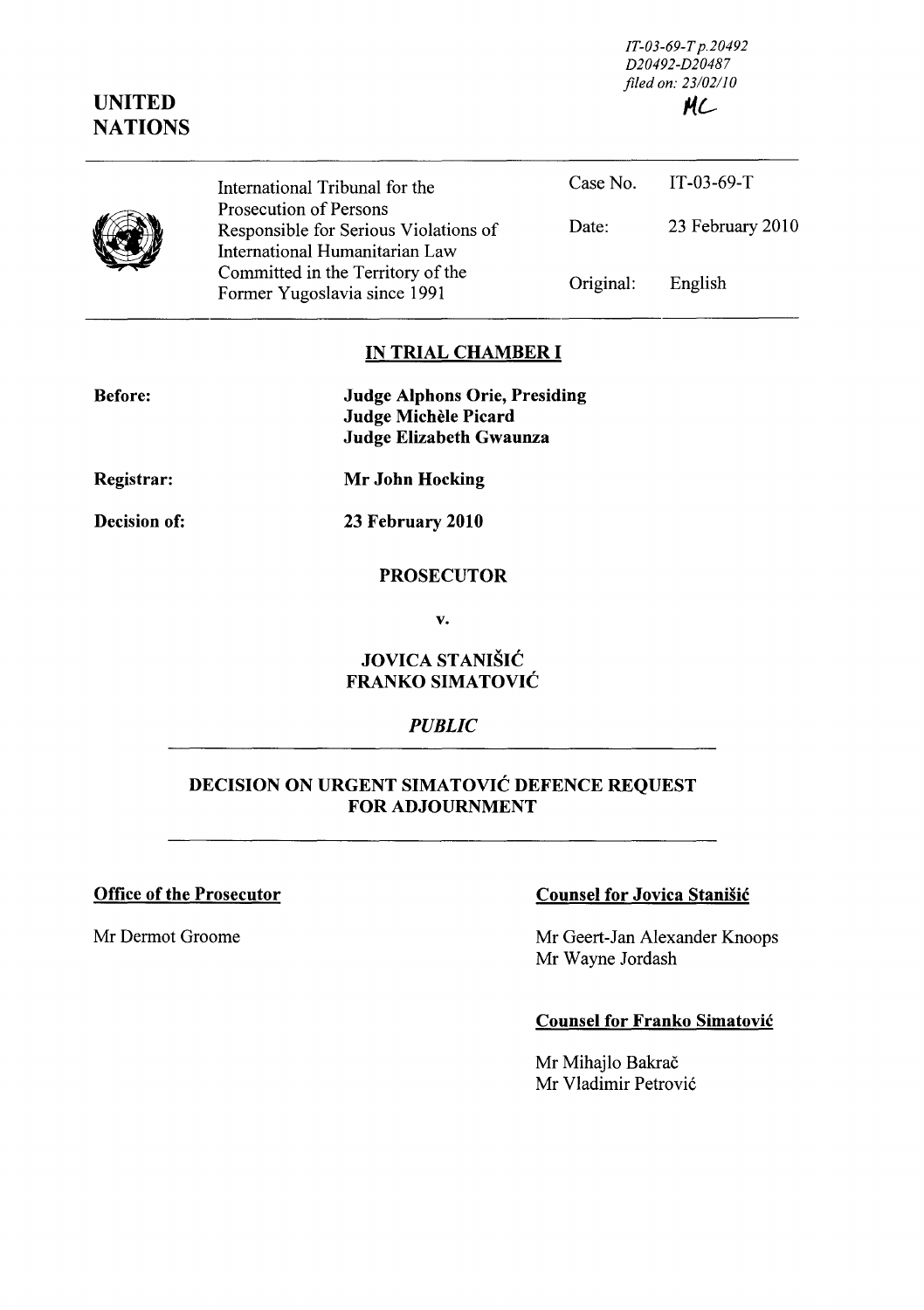## **I. PROCEDURAL HISTORY**

1. On 11 February 2010, the Simatović Defence filed an "Urgent Defense Request for Adjournment" ("Second Simatović Adjournment Motion"), seeking that the proceedings in the present case be adjoumed between 1 March and 12 April 2010 so that it "can adequately prepare for the continuation of the proceedings".<sup>1</sup>

2. On 12 February 2010, the Chamber informally notified the Parties, Via electronic correspondence, that any responses to the Second Simatović Adjournment Motion should be filed no later than 15 February 2010.

3. On 15 February 2010, the Prosecution filed its "Prosecution Response to Simatović Urgent Request for Adjournment" ("Prosecution Response"), stating that it relied on the Chamber's discretion in ruling upon the Second Simatović Adjournment Motion but also drew the Chamber's attention to what it described as several important considerations.<sup>2</sup>

4. Also on 15 February 2010, the Stanišić Defence informally notified the Chamber and the other Parties, via email correspondence, that it did not oppose the Second Simatović Adjournment Motion.<sup>3</sup>

5. During the hearing of 17 February 2010, the Simatović Defence was granted leave to provide a reply and replied orally in the course of this hearing ("Simatović Reply").<sup>4</sup>

# **II. SUBMISSIONS**

### **A. Second** Simatović **Adjournment Motion**

6. The Simatović Defence first reiterates the arguments it had already exposed in its "Defence" Motion Requesting Adjournment of Trial Proceedings" filed on 14 September 2009 ("First Simatović Adjournment Motion") in relation to the passing away of former lead counsel, the formation of a new defence team as well as to the insignificant volume of case-related work product and material handed over to the new defence team.<sup>5</sup> The Simatović Defence adds that while for the first two "linkage witnesses", it had to solely rely on material requested from the state authorities, $6$ 

 $\mathbf{1}$ Second Simatović Adjournment Motion, paras 4, 17.

 $\overline{2}$ Prosecution Response, paras l, 17.

 $\overline{\mathbf{3}}$ See Hearing of 17 February 2010, T. 3492.

 $\overline{4}$ Hearing of 17 February 2010, T. 3292-3495.

 $\mathfrak{s}$ Second Simatović Adjournment Motion, para. 7.

<sup>6</sup>  Second Simatović Adjoumment Motion, para. 8.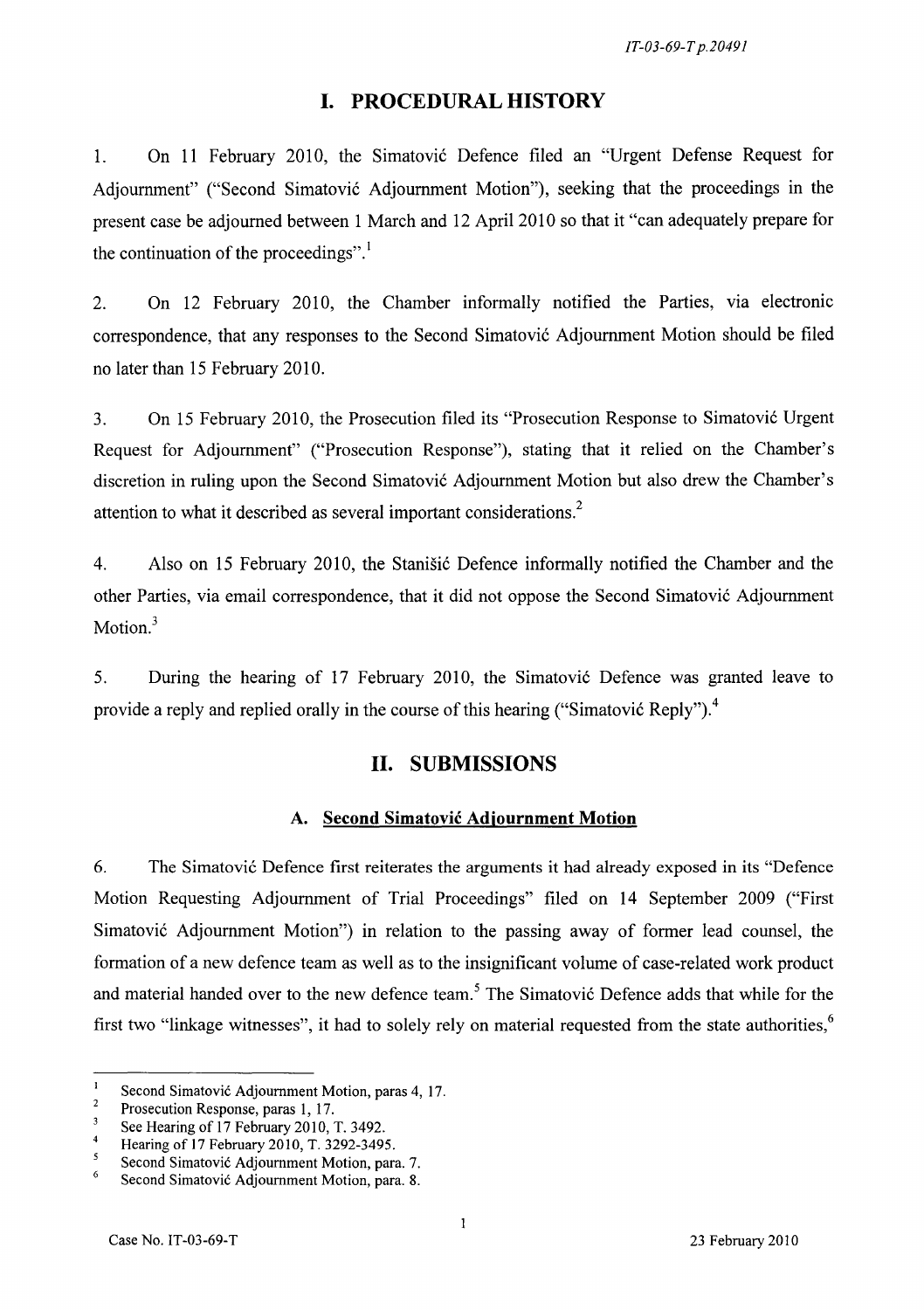most of the material it requested from Serbia, Croatia and Bosnia and Herzegovina has not been obtained yet.<sup>7</sup>

7. The Simatović Defence further contends that, due to the limited time available, it has not yet had time to examine the volume of documents disclosed by the Prosecution, start its searches through the Electronic Disclosure System, examine other cases with relevant geographical or temporal scopes or provide submissions on a number of pending procedural matters.<sup>8</sup> Rather, the Simatović Defence focused on preparing for the current witnesses.<sup>9</sup>

8. The Simatović Defence therefore argues that it "cannot keep the pace anymore with the demands set before it, especially in the situation where the Prosecutor will not be limited anymore concerning the nature of testimonies of his witnesses"<sup>10</sup>. It notes that the difficulties it has faced have also reflected in the cross-examination of the two "linkage witnesses".<sup>11</sup>

## **B. Prosecution Response**

9. The Prosecution, while relying on the Chamber's discretion in ruling on the Second Simatović Adjoumment Motion, wishes to draw the Chamber's attention to a number of factors in this respect.

10. The Prosecution first notes that the issues linked to the assignment of counsel in September 2009 have already been dealt with by the Chamber in an earlier decision and that the Simatović Defence merely reiterates arguments previously expressed in the First Simatović Adjournment Motion.<sup>12</sup>

ll. The Prosecution further contends that "the mere fact that the Simatović Defence may be dissatisfied with the cross-examination is not a litmus test for determining whether fairness requires an additional adjournment".<sup>13</sup> In this respect, the Prosecution underlines the assistance it has provided to the Simatović Defence in the past months.<sup>14</sup>

 $\overline{7}$ Second Simatović Adjournment Motion, para. 9.

 $\overline{\mathbf{8}}$ Second Simatović Adjournment Motion, paras 11-12.

 $\overline{9}$ Second Simatović Adjournment Motion, para. 11.

<sup>&</sup>lt;sup>10</sup> Second Simatović Adjournment Motion, para. 13.

<sup>&</sup>lt;sup>11</sup> Second Simatović Adjournment Motion, para. 10.<br><sup>12</sup> Presequition Beancese name 2.4

 $12$  Prosecution Response, paras 2-4.<br> $13$  Prosecution Response para 7

 $13$  Prosecution Response, para. 7.<br> $14$  Prosecution Pesponse, para. 8

Prosecution Response, para. 8.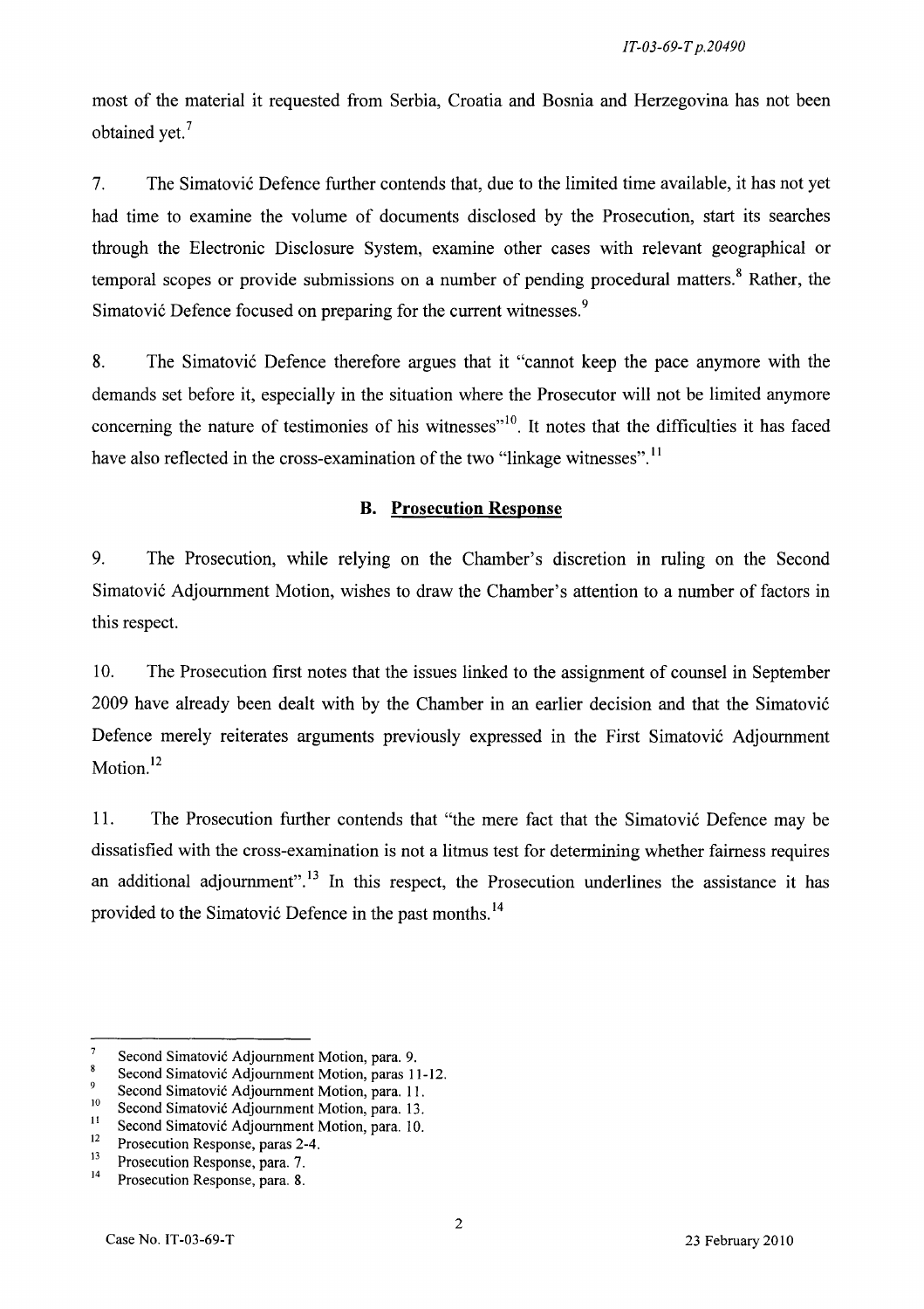12. The Prosecution also argues that the lack of responses to requests for assistance to States does not warrant the requested adjournment and that other measures may be envisioned, such as rescheduling or recalling witnesses, if necessary in light of the material received.<sup>15</sup>

13. Finally, the Prosecution submits that the Second Simatović Adjournment Motion should be assessed in light of the cumulative effect of all previous adjournments, various accommodations made by the Prosecution and the slow pace of trial.<sup>16</sup> In this regard, for the Prosecution, the Chamber must "assess whether such adjournments undermine the Chamber's ability to adjudicate the indictment based on the best possible evidence and whether such adjournments unfairly compromise the Prosecution's ability to meet its burden of proof".<sup>17</sup> The Prosecution adds that the slow pace of the case with a two-day sitting week provides the Parties with significant case preparation time not available in other cases.<sup>18</sup> The Prosecution also recalls that it continues to remain available to discuss any appropriate accommodation the Prosecution can undertake to facilitate the work of the Simatović Defence.<sup>19</sup>

#### C. Simatović **Reply**

14. The Simatović Defence submits that while it is grateful for the ongoing Prosecution's assistance, the Prosecution cannot complete the case preparations still to be done by the Simatović Defence. The Simatović Defence further argues that it did not submit its further request for an adjournment earlier as it only realises now the necessity of a further break in the proceedings to adequately prepare for the forthcoming linkage witnesses.<sup>20</sup>

## **III. APPLICABLE LAW**

15. Articles 20 (1) and 21 (4) (c) of the Statute of the Tribunal protect the rights of an accused to be tried expeditiously and without undue delay. Article 21 (4) (b) of the Statute provides that an accused shall have "adequate time and facilities for the preparation of his defence".

<sup>&</sup>lt;sup>15</sup> Prosecution Response, paras 9-11, 14.

<sup>&</sup>lt;sup>16</sup> Prosecution Response, paras 12-16.<br><sup>17</sup> Prosecution Response, para 12.

Prosecution Response, para. 12. The Prosecution argues more specifically that with the passage of time, recollection of witnesses may dissipate and others may pass away. See Prosecution Response, para. 13.

 $18$  Prosecution Response, para. 15.

 $19^{19}$  Prosecution Reponse, para. 16.<br> $19^{19}$  Hearing of 17 February 2010. 1

<sup>20</sup> Hearing of 17 February 2010, T. 3292-3495.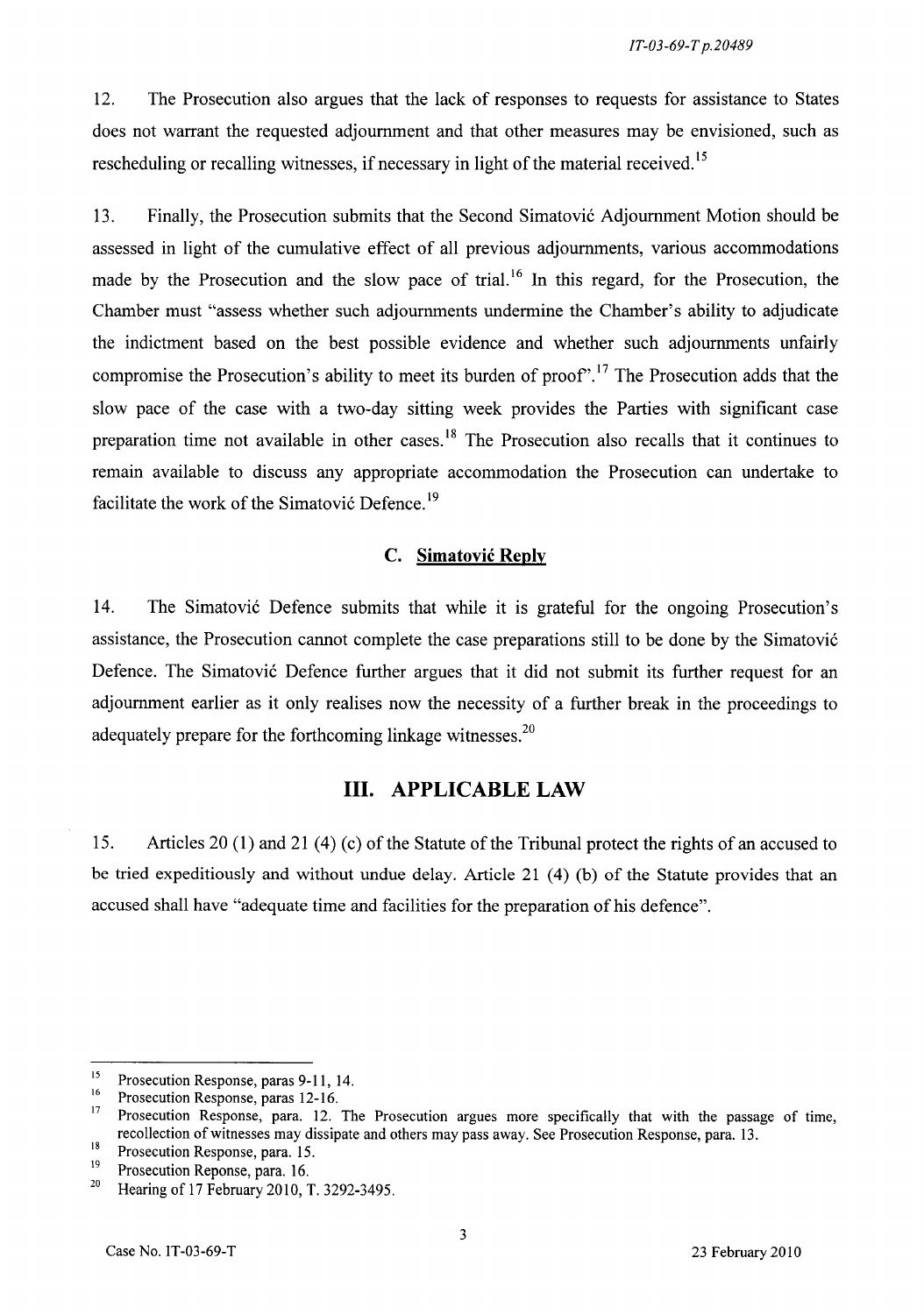16. In deciding whether to grant a motion for adjournment filed by one of the parties, Trial Chambers generally assess if the interests of justice warrant the requested adjournment or if there exists a valid reason for doing so.<sup>21</sup>

# **IV. DISCUSSION**

17. The Chamber first wishes to recall its "Decision on Motion for Adjournment of Proceedings by the Simatović Defence" issued on 15 October 2009 ("First Simatović Adjournment Decision"), wherein it had considered those arguments set forth in the First Simatović Adjournment Motion and which related to the impact of the passing away of former lead counsel on the case preparation of the then newly-assigned Simatović Defence team.<sup>22</sup> The Chamber had considered that the totality of these factors warranted an adjournment period of almost four months in total and stated that it "w[ould] closely monitor how the proceedings develop, especially in view of the interrupted and disrupted preparations for the continuation of trial, and w[ould] consider adapting the aforementioned schedule if it is convinced of the necessity to do so to ensure that Simatović receives a fair trial $^{3,23}$ .

18. The Chamber notes that the Second Simatović Adjournment Motion does not provide any new circumstances not already presented in the First Simatović Adjournment Motion. Rather, the Simatović Defence seems to react to what it considers to have been two non-"efficient, economical, and relevant cross-examination $[s]^{24}$  on its part.

19. The Chamber reiterates that it acknowledges the problems faced by the Simatović Defence following the passing away of the former lead counsel. However, it notes that there are avenues to address those issues and that the Simatović Defence does not describe, in the Second Simatović Adjournment Motion, whether it has explored these avenues. In particular, on the issue of the unanswered requests for assistance to States, the Simatović Defence has not informed the Chamber of the timing of these requests and why it has not sought the Chamber's assistance in obtaining a follow-up. In light of the Prosecution's renewed expression of availability to discuss any further accommodation with the Simatović Defence,<sup>25</sup> the Chamber also remains confident that the

<sup>&</sup>lt;sup>21</sup> For the "interests of justice" test, see *Prosecutor v. Radoslav Brđanin*, Case No. IT-99-36-T, Decision on Defence Motion for Adjournment, 10 March 2003, p. 2; *Prosecutor v. Radislav* Krstić, Case No. IT-98-33-T, Decision on Adjourning the Trial, 15 January 2001, p. 2; for the "valid reason" test, see *Prosecutor v. Zejni!* Delalić, *Zdravko*  Mucić, *aka Pavo, Hazim* Delić, *Esad Landžo, aka "Zenga",* Case No. IT-96-21-T, Decision on the Applications for Adjournment of the Trial Date, 3 February 1997, para. 30.

<sup>&</sup>lt;sup>22</sup> First Simatović Adjournment Decision, paras  $23-24$ .<br><sup>23</sup> First Simatović Adjournment Decision, para  $27$ 

<sup>&</sup>lt;sup>23</sup> First Simatović Adjournment Decision, para. 27.<br><sup>24</sup> Second Simatović Adjournment Motion, para. 10.<br><sup>25</sup> Prosecution Pesnonse, para. 16.

Prosecution Response, para. 16.